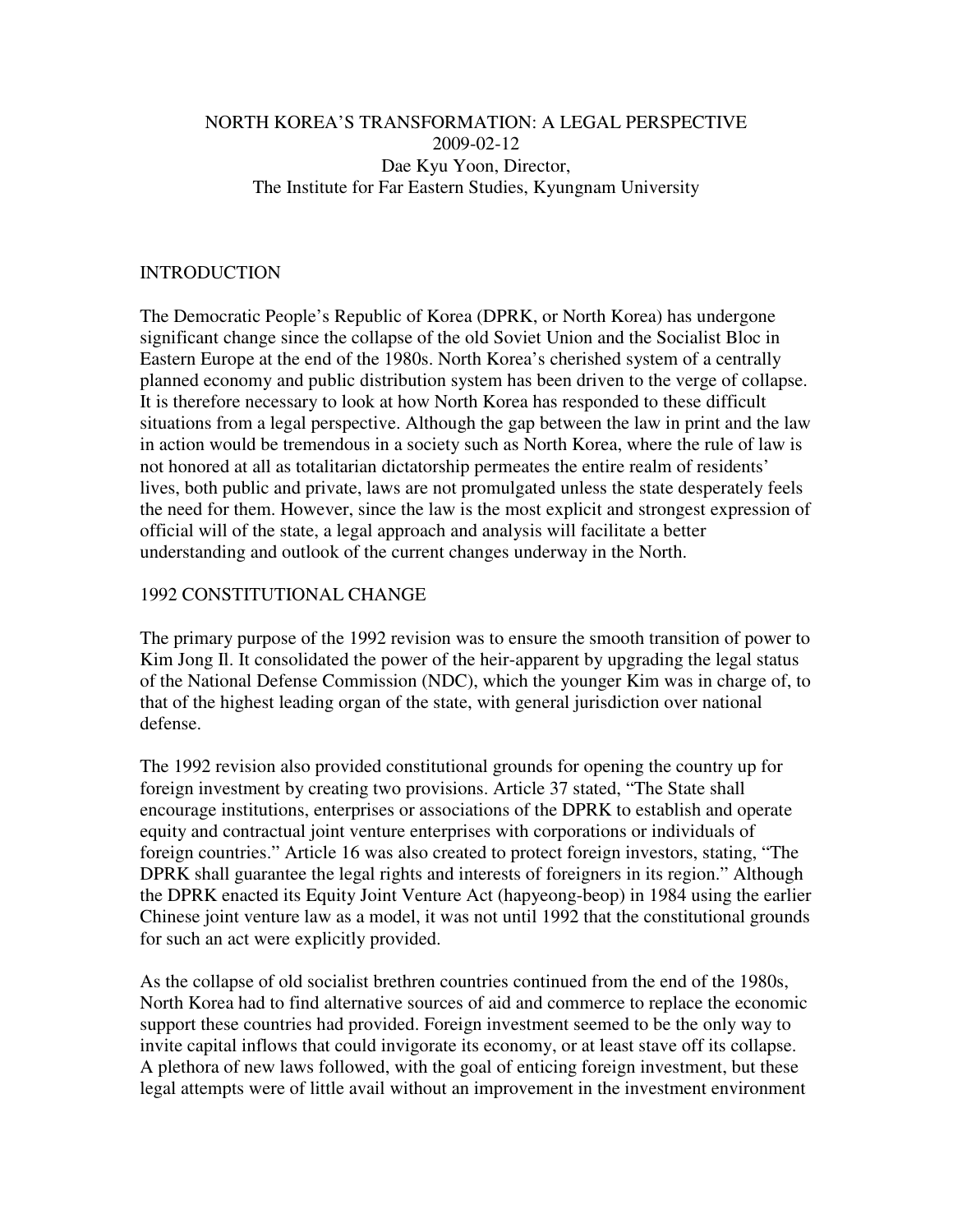rife with extremely poor infrastructure, bureaucratic rigidity, and a lack of any practical means of dispute resolution due to political reasons as well as the lack of the rule of law.

### 1998 CONSTITUTIONAL CHANGE

Another constitutional change was made in 1998. The constitutional framework for the distribution of state authority was rearranged to accommodate the regime of Kim Jong Il after the death of President Kim Il Sung. The 1998 Constitution repealed the office of the presidency and the Central People's Committee and passed their authority to the Supreme People's Assembly (SPA) and its Presidium (Standing Committee). Since the constitutional change, implementation and management of state policy now belongs to the Cabinet. However, it goes without saying that Kim Jong Il entertains supreme power of the state as the Chairman of the NDC and the Chief Secretary of the Workers' Party. As North Korea's 'Military-first Politics' signifies, his main responsibility is the military, while the economy is the responsibility of the SPA Presidium and Cabinet. That is, the failure of economy is legally their responsibility, but not his. Although the military industry is a great burden on the state economy as a major cause of distortion of the economic structure, the leadership continues to prioritize this sector over others.

As the centrally planned economy and public distribution system has barely been functioning, the vast majority of ordinary citizens have had to survive on their own. The operation rate of manufacturing factories declined by as much as 75 percent in 1996. Individuals and organizations, including enterprises, sought more leeway and discretion for their activities in order to take best advantage of their environment and opportunities and avoid starvation, while the government wanted to encourage and facilitate the increase of production.

In order to overcome economic hardships following the breakdown of the socialist economy and public distribution system, the North Korean government had but to acquiesce and allow market functions to make up for state shortfalls in meeting the needs of the general population. In fact, the market has already proven indispensable for the subsistence of ordinary people. In addition, a shortage of supply from the planned economy has inevitably allowed, by default, more autonomy to enterprises, collective farms, or other organizations. Another principal goal of 1998 revision was to cope with this chronic economic predicament by providing constitutional grounds for new directions and activities.

## ADOPTION OF MARKET ECONOMIC CONCEPTS

Article 33 created a new section of the North's economy, stating, "The State shall introduce a cost accounting system in economic management according to the demand of the Daean work system, and utilize such economic levers as prime costs, prices and profits."

The constitutional introduction of concepts such as prime cost, price, and profit reflects the future direction of the North's economy toward a positive attitude regarding the role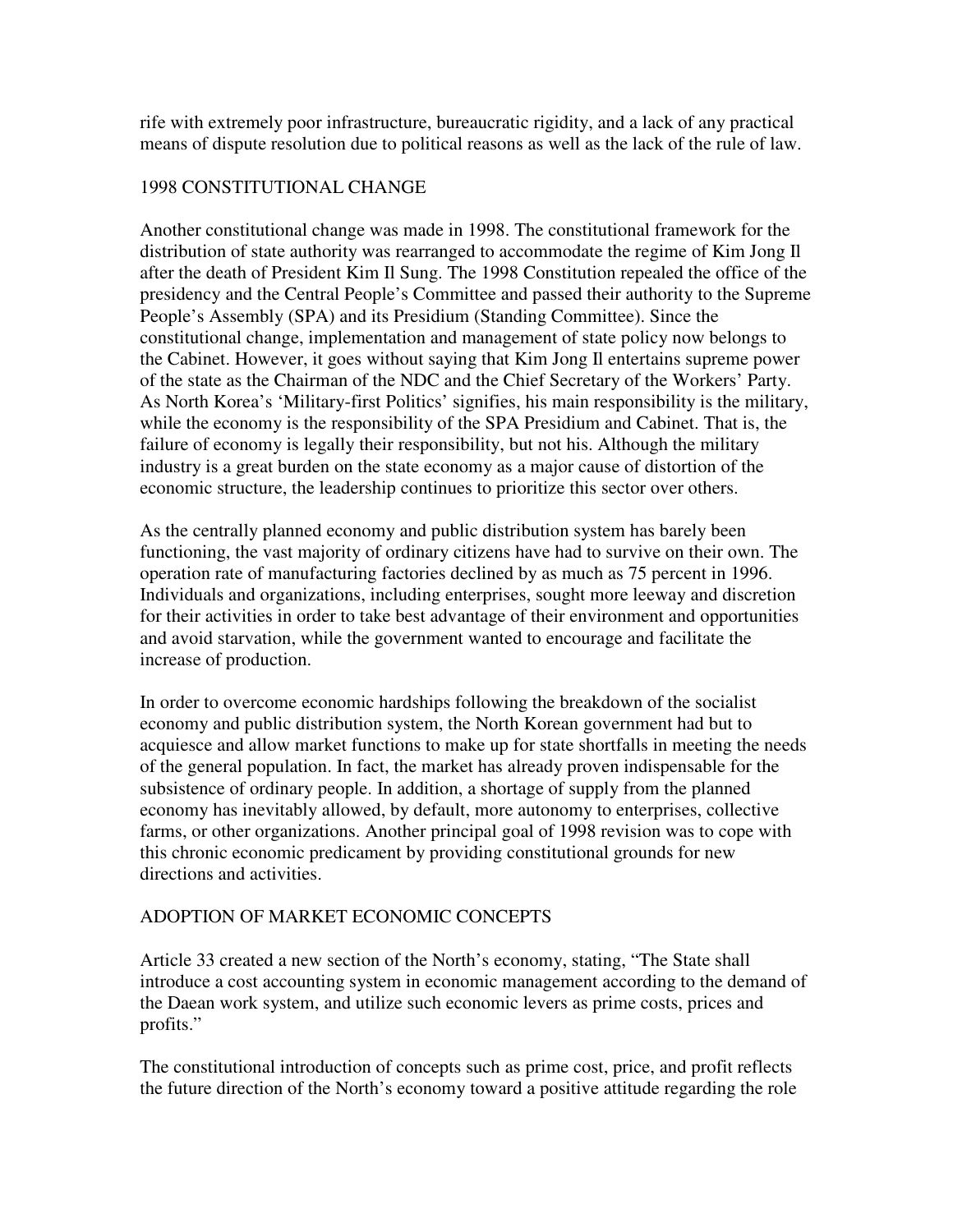of the market. Although the Constitution does not accept market economics per se, North Korea wants to utilize markets by incorporating some aspects of a market economy within its existing socialist system in order to vitalize its dampened economy. It is an expression of, and compromise with, reality, in consideration of the malfunction of its socialist economic system and the improbability of economic recovery through the existing system in the near future.

## COMMERCIAL ACTIVITY LEGITIMIZED

Under the socialist economy, the scope of private ownership is very limited to consumable goods and household effects. Therefore, private property consists of socialist distribution of the results of labor and additional benefits of the state and society. The products of individual sideline activities, including those from the kitchen gardens of cooperative farmers, also fall under the category of private property. With the 1998 constitutional revision, a new source of private property was recognized: Income from other legal economic activities. Commercial transactions fall under the guise of "other legal economic activities," and unless specifically prohibited, commercial activity for profit is now legally allowed on constitutional grounds. Insertion of this section foresaw the increase of commercial activities.

#### CHANGE IN OWNERSHIP FOR THE MEANS OF PRODUCTION

Under the North's previous constitutions, the means of production were owned only by the state and cooperative organizations. Article 20 of the 1998 revision included 'social' organizations as eligible subjects for ownership of the means of production. A social organization can be established as a legal entity by the recognition of the relevant authority. The vocation association, the journalists' association, and the Red Cross are but some examples of social organizations that became legally recognized by the North Korean government. As a result, these social organizations' scope of economic activities would be expanded.

Assets critical to the government or national interests still can be owned only by the state. Designated in the 1992 Constitution were natural resources, transportation organs, communication organs, major factories, enterprises, ports, and banks. Article 21 of the 1998 revision replaced 'transportation organs' with 'railways [and] aviation transportation organs'. This can be interpreted to mean that social or cooperative organizations can own transportation means other than railways and aviation facilities, which are still monopolized by the state.

In a similar vein, the scope of ownership by cooperative organizations was also amended. Article 22 of the 1992 Constitution provided that "Cooperative organizations can possess such property as land, draught animals, farm implements, fishing boats, and buildings as well as medium-small factories and enterprises." The same article in the 1998 Constitution replaced 'farm implements' and 'fishing boats' with 'agricultural machinery' and 'ships', while removing 'draught animals' and 'buildings' from the list. This means that social or cooperative organizations can own not only fishing boats, but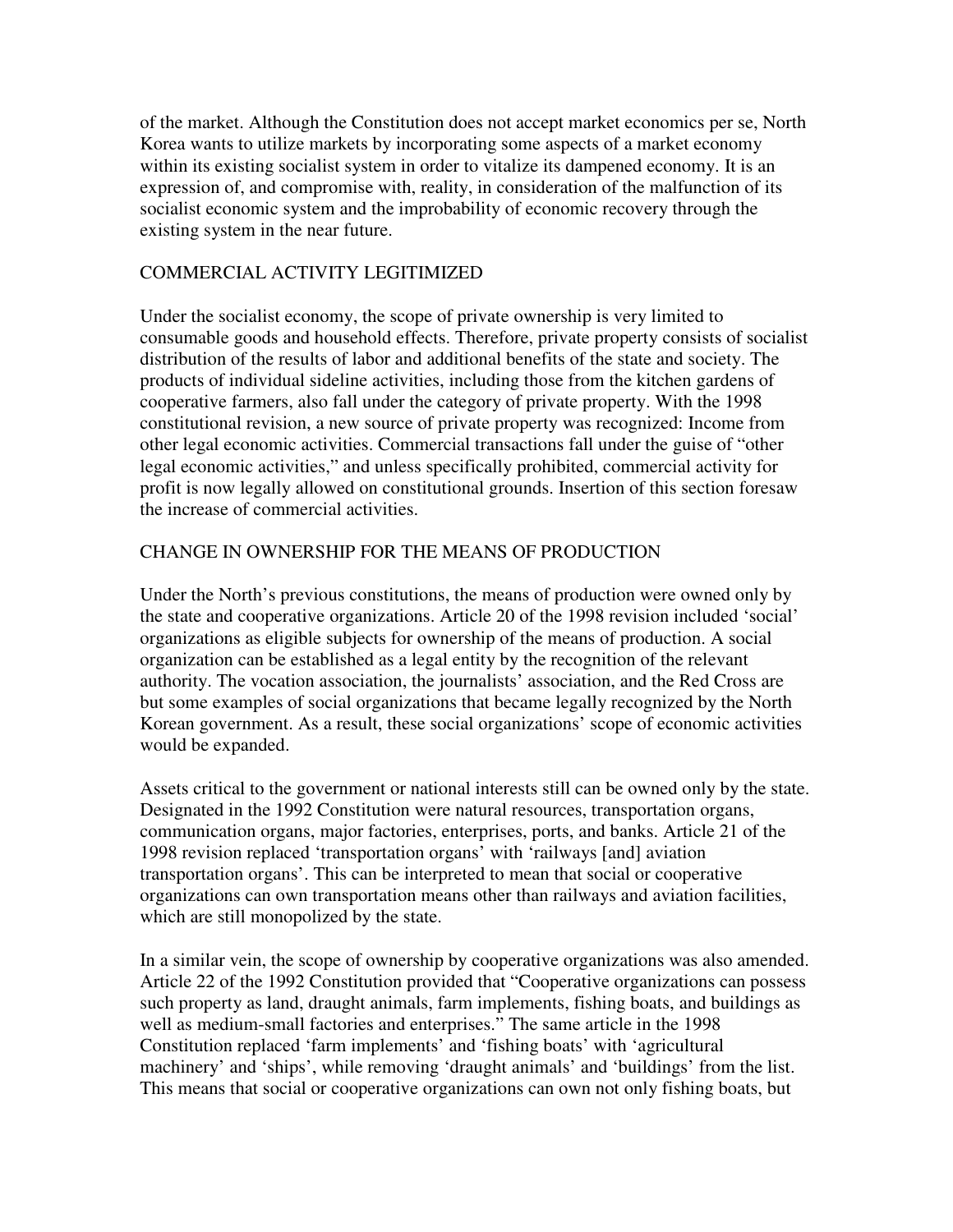also cargo or passenger ships. Furthermore, an individual can own draught animals, buildings, and farm implements other than agricultural machinery.

The Civil Code was revised in 1999 to accommodate this constitutional change. North Korea first publicly promulgated the Civil Code in 1990. Although it had a similar code on the books prior to 1990, it was not open to the public as a law. It was revised in 1993 and 1999. As a citizen could partake in more transactions and own more property, the civil law dealing with private matters would need to play a more significant role than previously.

## AUTHORITY FOR FORIEIGN TRADE DIVERSIFIED

The authority for foreign trade was monopolized by the state under Article 36 of the 1992 Constitution. However, the same article in the 1998 Constitution allows social and cooperative organizations to engage in foreign trade. This change was implemented in order to facilitate the expansion of overseas trade. The diversified authority to conduct foreign trade has been proven to be very effective in vitalizing foreign trade. Many social entities have engaged in foreign trade in order to gain access to foreign currencies. The Trade Act (muyeok-beop) was also enacted in 1998 to facilitate and increase foreign trade.

## GROUNDS FOR ESTABLISHMENT OF SPECIAL ECONOMIC ZONES

The constitutional grounds for establishing special economic zones were added in Article 37 of the 1998 revision. Although Article 37 of the 1992 revision was newly created to provide a constitutional basis to invite foreign investment, no special economic zone was prescribed in the document. As matter of fact, despite the absence of constitutional grounds, North Korea had already created a Free Economic and Trade Zone at Rajin-Sonbong, in the northeastern coastal area, in the early 1990s. It was an effort to invite foreign capital and technology following the model the Chinese had so successfully employed. In this regard, this new addition of constitutional grounds for special economic zones was belated.

If the lack of constitutional grounds for a special economic zone was not an obstacle for establishing the Rajin-Sonbong special zone, why does Article 37 now carry such explicit constitutional grounds for a special economic zone? This revision seemed to signify a more positive attitude in Pyongyang regarding special economic zones. It is an expression of strong will by Pyongyang for further economic opening in order to attract foreign investors. Indeed, North Korea created three special zones in 2002; the Sinuiju Special Administrative Region, adjacent to the Chinese border at the northwest tip of the Korean peninsula, Mount Kumgang Tourist Resort Zone, and the Kaesong Industrial Complex, on the border shared with South Korea. Pyongyang seems to have a preference for special zones that are separated and isolated from ordinary administrative districts.

## FREEDOM TO TRAVEL GRANTED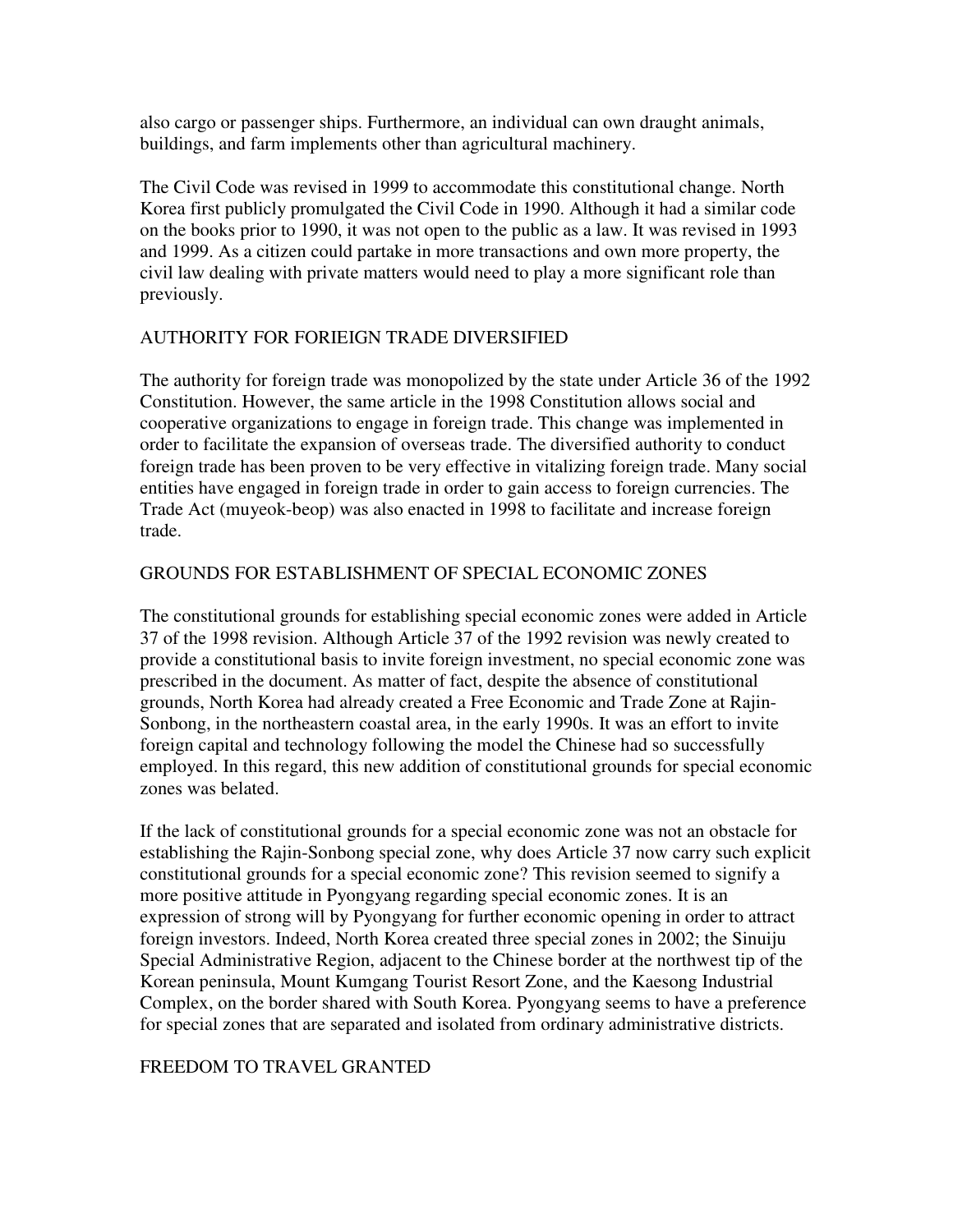Travel has been very strictly restricted in the North. However, the unprecedented shortage of food in the mid-1990s forced residents to move around the country simply to find food for survival. Otherwise, they would have had to wait idly as starvation set in due to the state's failure to provide centrally controlled rations. Under these dire circumstances with no food distribution, it was not easy for the authorities to maintain their tight control over travel within the country. Therefore, the authorities assumed an acquiescent attitude toward unauthorized travel. As a reflection of this new phenomenon, the 1998 constitutional revision included the addition of Article 75, which provided the freedom of travel. Of course, this inclusion of the freedom in the Constitution does not mean that citizens in the North actually enjoy the freedom to move around the country. They still need several certificates of permission for multiple checks to travel. However, the authorities have to control citizens' travel in consideration of the food shortage situation, and often recognize illegal travel by default.

## MARKETS LEGITIMIZED

Although markets have long existed under the socialist economy, along with central planning and the public distribution system, their role was very limited and complementary when the planned economy was functioning correctly. However, as the North's economic difficulties continued with no prospects for recovery, and the socialist economy was on the verge of a collapse that would imminently lead to large-scale starvation, the market became indispensable for the very survival of ordinary people. North Korean authorities could not but recognize the important role of the markets under these dire conditions.

Indeed, farmers' markets were transformed into general markets in 2003 by the implementation of an official government ordinance. While the former had not been established on legal grounds, despite having been tolerated by the authorities, the latter were created based on legal grounds, and thus considered legitimate. In addition, the scope of items allowed for trade in the farmers' markets was also very limited. On the other hand, most consumer products, including grain and electronics, are available in the general markets, unless they are strategic materials or materials needed to supply production facilities.

The establishment of a legal basis for general markets by North Korean authorities has rectified the unstable status of previous farmers' markets. On the other hand, such legalization allowed authorities to restrict commercial trade to the market and thereby control it more effectively. Black-market transactions were reduced. At the same time, the state could claim the legal authority to collect rents and taxes from traders conducting business in the general market. These traders and these markets became a new source of state income.

With the 1998 constitutional revision, the scope of private ownership was extended and an individual could engage in commercial activity. Individuals or organizations could legally sell consumer goods and agricultural produce from their garden plots or patches of land distributed by the state. Cottage industries were rapidly expanded. People began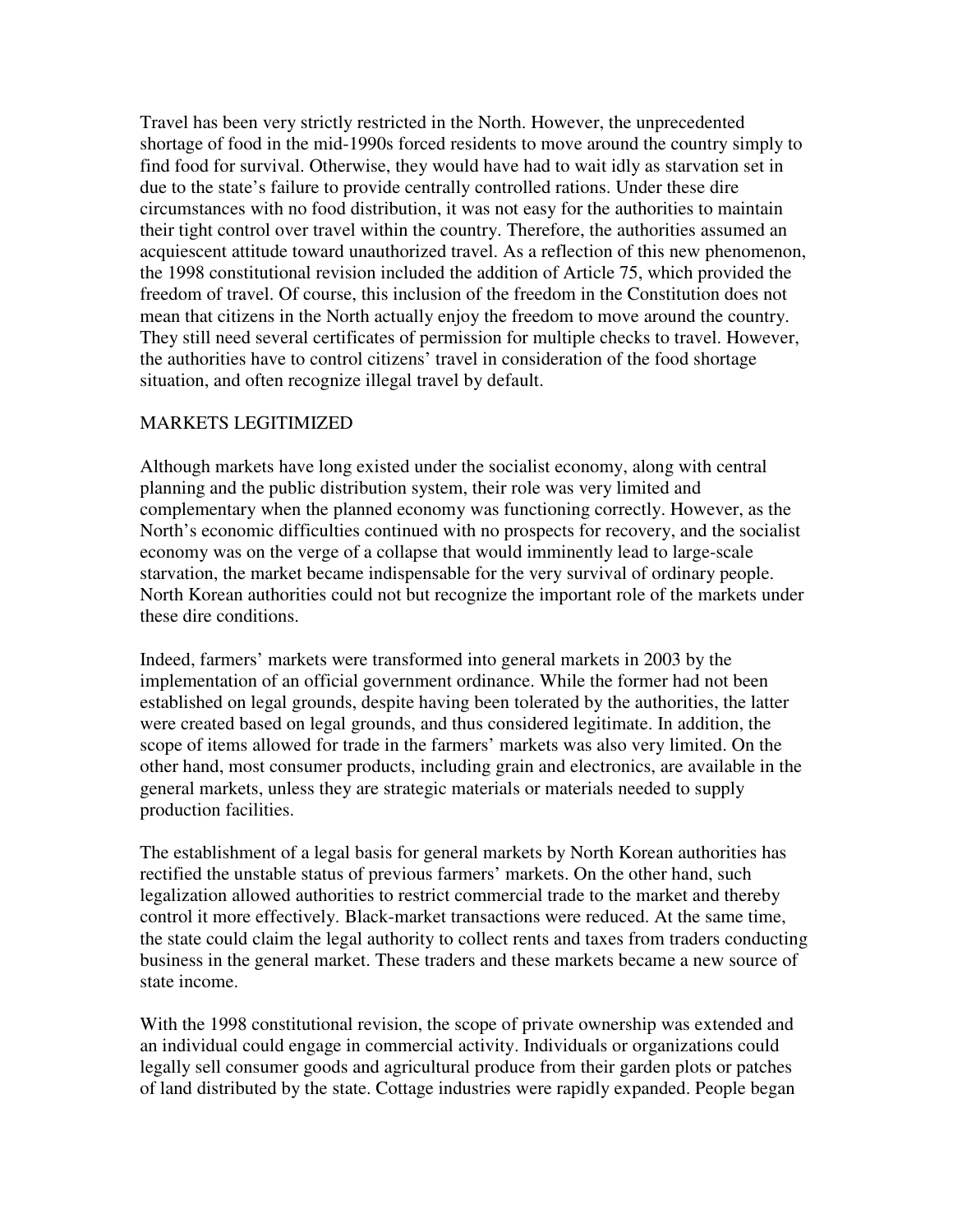to make many consumer products at home or at their factories for sale in the markets. A variety of self-employed businesses such as restaurants and photo studios have cropped up. Furthermore, some individuals went so far as to hire laborers under the name of cooperatives with the permission of the authorities.

Although the authorities are well aware of the role of markets in mitigating the economic difficulties of North Korean residents, they are so concerned about the negative impact of marketization and its potential to undermine political stability. Therefore, authorities were driven by circumstance to legitimize markets, but have not done so on their own initiative, and do not welcome all of the effects such a move may bring about.

#### PROTECTION OF COMMERCIAL ACTIVITY AND PRIVATE PROPERTY

As commercial activity was legitimized and an individual could accumulate one's own personal wealth, illegal commercial activity was to be penalized and personal property was to be protected. The new criminal code introduced in 2004 was a departure from previous codes, reflecting these changes in economic practices and incorporating many new provisions to cope with these aspects of marketization.

Many new types of crime related to these newly allowed economic activities also began to surface, requiring a drastic increase of new articles in the criminal law code. This expansion of criminal law in order to protect market activities was an expression of the strong will of the state to punish illegal commercial activity while encouraging legitimate actions. One thing that deserves notice in this new revision is the adoption of the principle of nulla poena for the first time in North Korea. This means that what is not prescribed as a crime will not be punished, at least, on paper. The adoption of this principle was also one of the government's efforts to respond to international pressure against the abuse of human rights in the North, as well.

Under extraordinary pressure due to the difficulties caused by the North's economic situation, residents were forced to do whatever they could to provide for their subsistence. The collapse of the public distribution system resulted in widespread criminal activity and deviance from regulations defining social activities, as people from all social standings and walks of life fought for survival. New forms of deviance which had not previously existed in the North and were previously unimaginable were now prevalent throughout the country. One of the measures employed to tackle this matter was to clearly prescribe what is allowed and what is not. The new criminal code is one of the most important works drafted by North Korean authorities in order to deter people from committing illegal activities by criminalizing specific modes of illegal activity. In addition, the Administrative Penalty Law (haengjeong cheobeol-beop) was enacted to deal with minor offenses and misdemeanors. Private ownership, as well as public, or state, ownership, is better protected due to the enactment of laws, as now, infringement on private property has been criminalized and authorities have the means to inflict penalties and compensation when damage has occurred.

#### INDIVIDUAL RESPONSIBILITY STRENGTHENED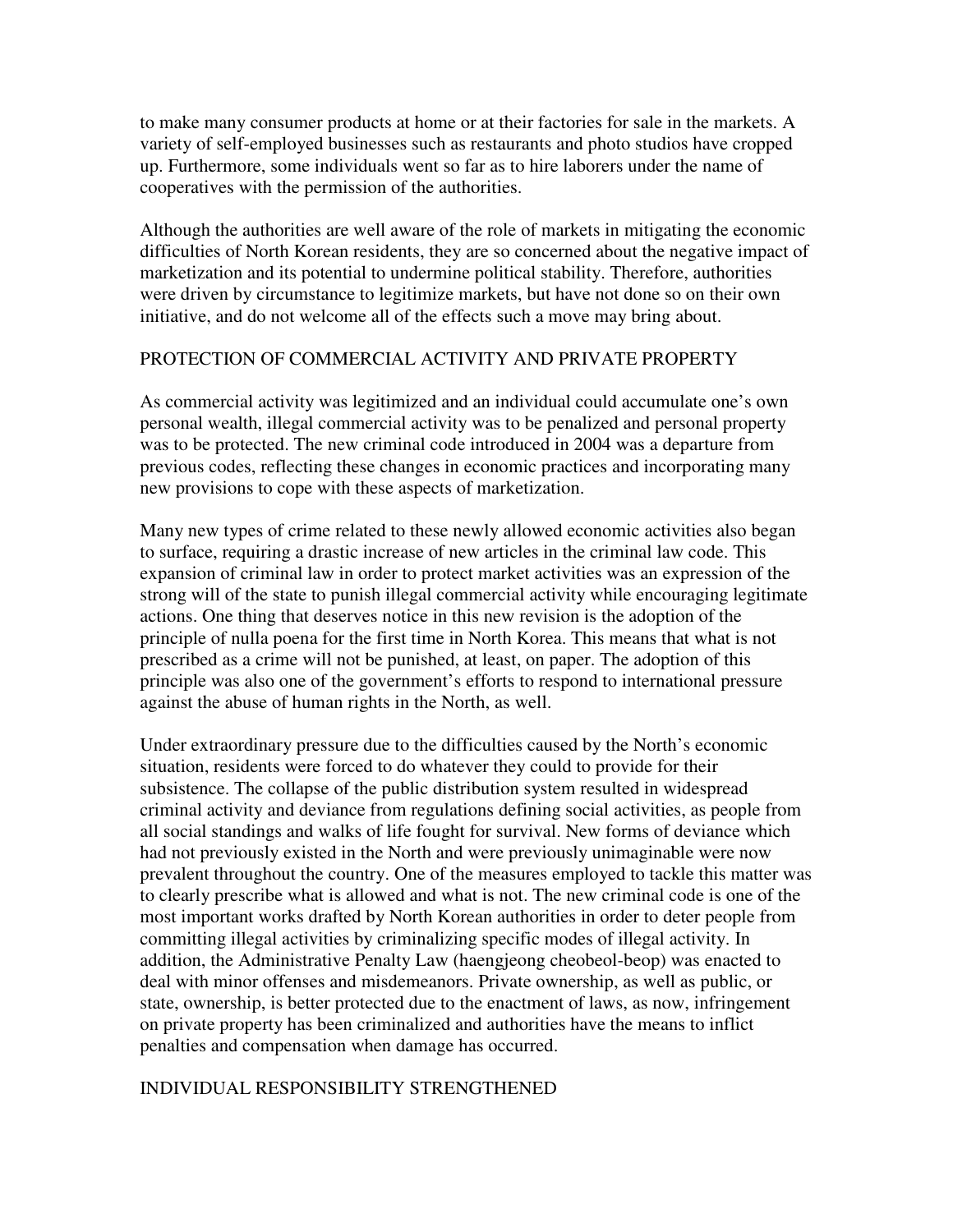As citizens have been left without state provisions for subsistence since the state did not have the material resources to supply the people through its central rationing system, the vast majority of individuals and organizations had to support themselves. Legitimizing commercial and market activity and expanding the scope of private ownership were a part of this effort. One of the most important laws reflecting this transformation is the Damage Compensation Law (sonhae bosang-beop), which is the North Korean version of a general torts law. This law holds an individual or any legal entity liable for its tort when damage is inflicted. Monetary compensation is the rule, while restoration is allowed when possible.

Under the socialist system, where the state is responsible for the provision of a citizen's livelihood, tort law was of little use. Even in the case of death, one's family would not suffer economically since the state provided sustenance rations. However, with the collapse of the public distribution system, the North Korean authorities could no longer maintain their socialist system. Since an individual now has to rely on his or her own devices, the loss of the employment, for example, directly inflicts a financial burden on the individual or family. Therefore, damage to property or person should be compensated for by the responsible party. Therefore, the new damage compensation law acts as a new mechanism for the protection of private property, and strengthens individual responsibility for negligent acts that inflict damage on others.

# INCREASE IN ILLEGAL ACTIVITIES

The official system could not keep up with changes in society. Laws as well as directives or orders from higher authorities failed to redress deviances or prevent illegal activities. Organizational control was relaxed, as well. In its place, new criminal laws enacted in 2004 defined new types of crimes concerning anti-socialist morality as well as antisocialist economic activities. Inclusion of these new types of crimes indicates that these illegal activities were flourishing in the North. Although it is not anomie or chaos, most of these illegal acts have been dismissed by authorities as long as they do not amount to a challenge or resistance to political stability or Kim Jong Il's leadership.

In reality, the revised law on criminal activity falls far short of reflecting the reality of the situation. Selling goods with higher prices than that of purchase is illegal. Brokerage or money-lending for interest is illegal, as well. The authorities still formally believe that seeking profit without labor is against the socialist ideology which the North professes. Although these kinds of actions are the very basic activities that allow for the functioning of markets, they are restricted or banned in North Korea.

Therefore, black-marketeering and smuggling is very popular. Private loan businesses, foreign currency trade, unlicensed self-employed businesses, and even underground factories are ubiquitous. Even the trade or sale of housing occurs freely, as long as the proper local authorities are bribed, despite the fact that houses are not subjects of private ownership, in principle.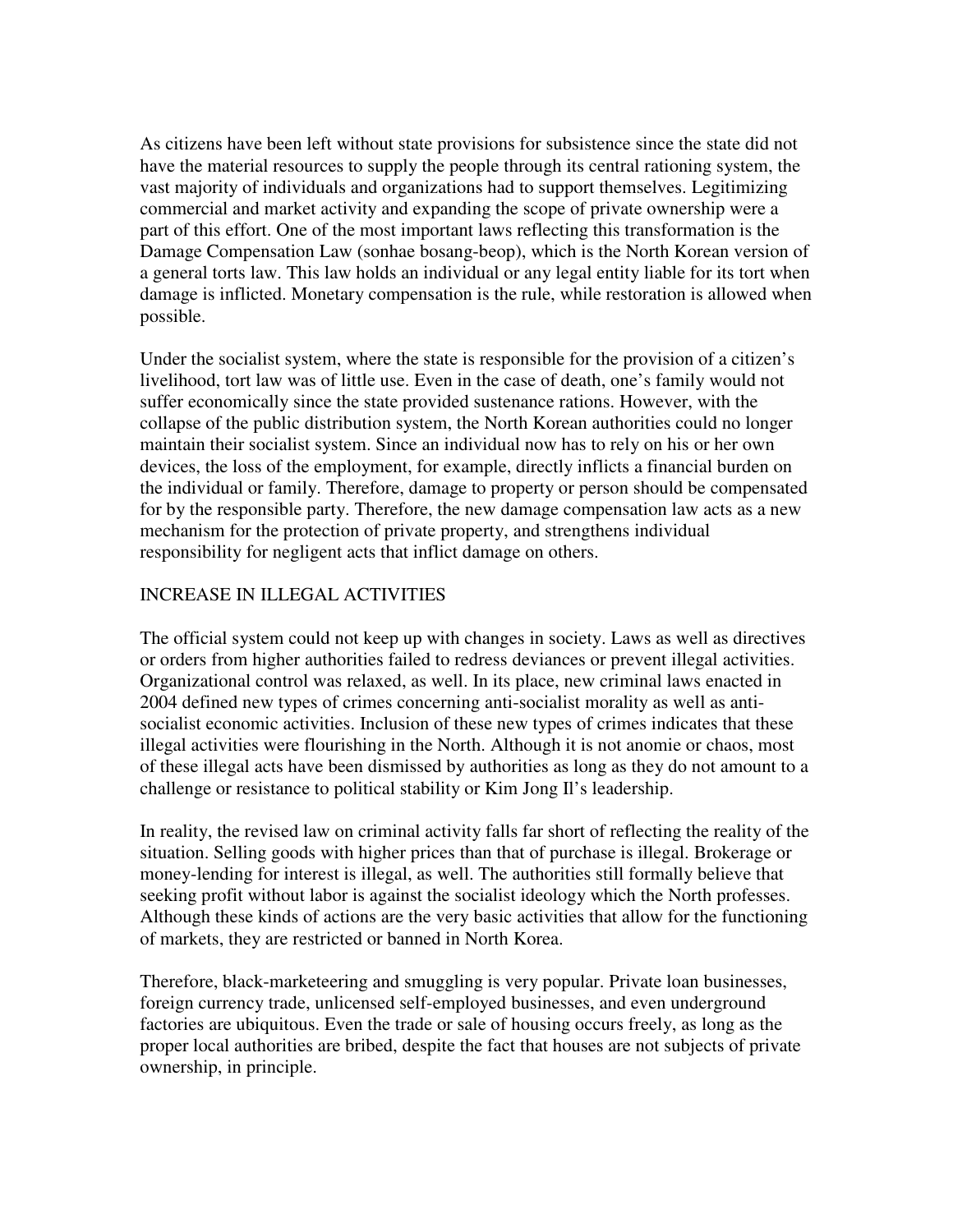Illegal transactions or activities do not remain within the realm of the individual. The economy of shortage forces employees of state enterprises within the planned economy to engage in illegal activities, as well. Theft and embezzlement are widespread throughout most state enterprises and cooperatives. Furthermore, the state enterprise itself engages in illegal activities such as smuggling in order to provide for its employees.

Illegal activities in North Korean society are so pervasive in all walks of life and every field of society, regardless of rank and location, that people do not take them seriously. They do not feel guilty about committing unlawful acts, and they go so far as to justify their illegal behavior by attributing it to the state's nonobservance of its obligation to distribute necessities such as food. This displays the conflicting values and distortion of new policies authorities are faced with in the North in the wake of the transition of its economic and social system.

## INCREASE IN DISPUTES

Increased transactions inevitably result in increased disputes. In North Korea, where transactions between individuals were extremely limited in the strictly controlled totalitarian society, private disputes were very rare. When private disputes did arise, they could be resolved within organizations to which the individuals concerned belonged. Individual deviance was effectively restrained through rigorous organizational life and ideological indoctrination. Individual interest was protected incidentally in the course of maintenance of public order. It was very unusual to need to resort to legal means for the protection of individual interests or social order. Therefore, dispute resolution processes for private interests were very undeveloped.

Relaxation of law and order, along with the laxity of organizational control due to economic difficulties, changed individual attitudes toward government authorities and organizations in which these individuals were members. Individuals became more independent from the state and its organizations, since both the state and more directly engaged organizations lost important means of control over individuals in society due to the lack of resources and the inability to provide basic necessities to the people.

Under these circumstances, individual victims had no appropriate method to seek compensation for damage through an official dispute resolution process. This has led to an environment in which self-remedy has become the rule, rather than the exception. Although new criminal law punishes those who have used force in asserting their rights, there is no effective means of dispute resolution outside of taking advantage of officials willing to look the other way in exchange for favors, or hiring thugs to more directly resolve disagreements. Citizens can buy justice through bribes, and law enforcement officials are especially helpful in these endeavors when their palms are greased. This is much more economical as well as effective than bringing a case to the relevant official agency, which is generally incapable of resolving problems and instead further exploits the situation.

## ENHANCED ROLE OF LAW AND THE JUDICAL SYSTEM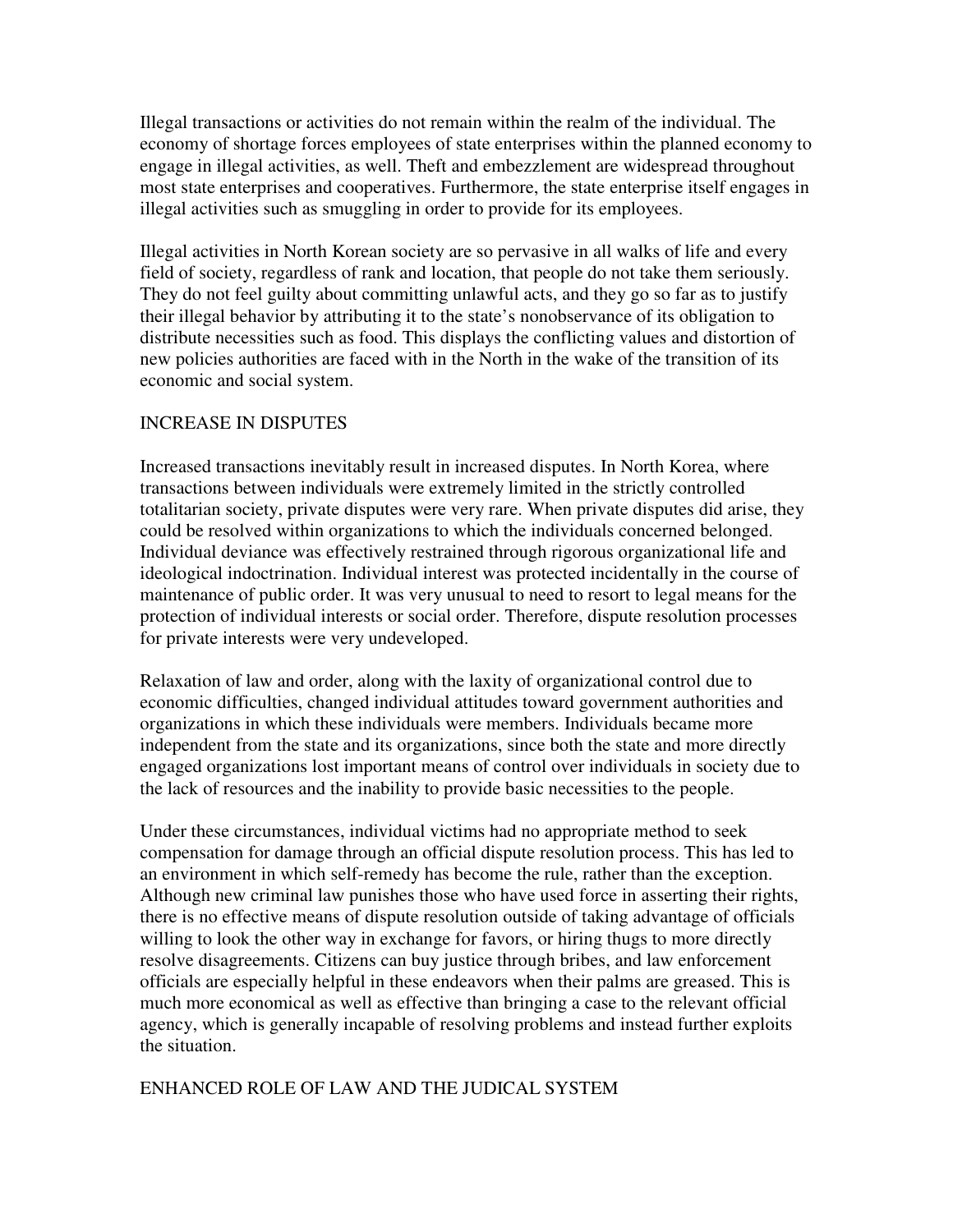Law will gain importance as state control over the people of North Korea through other means such as indoctrination, directives, and organizational life is no longer as effective. As the state loses direct control over the people due to its inability to provide basic necessities through public distribution, it has to rely more on the law.

For example, the most prominent role of the court in North Korea, where other types of lawsuit are very unusual, was to handle divorce settlements, since divorce through simple agreement of the two parties was not allowed. Ordinary citizens went so far as to perceive settlement of divorce to be the most important role of the court. Criminal cases were also unusual. Political crime is handled through a non-judicial process, while many deviances are resolved through unofficial processes within more local organizations. The role of the court in resolving disputes was negligible, aside from divorce. Since the role of law enforcement agencies is to protect the state and secure the socialist system, the most important qualification for them is not legal expertise, but rather, loyalty and devotion to the North Korean ideology and system.

On the other hand, the Lawyer's Act of 1993 prescribes the required qualifications of a lawyer. Those who are eligible to work as lawyers are those who are certified legal professionals, those who have working experience of no less than 5 years in legal affairs, or those who have a professional license in a certain area and have passed the bar examination after a short-term course in legal education. This qualification for working as a lawyer signifies that the state wants to equip the judicial system with legal professionals. Although there is no explicit professional qualification for a judge or prosecutor, we may assume that legal professionals have been elected or recruited in practice. This trend is likely to be reinforced as these social changes continue to unfold.

New provisions were also introduced to reinforce the judicial system. For example, interference with a law enforcement official's performance of duties is now a punishable offence ; Threatening a witness or exacting revenge has been criminalized ; Nonexecution of judgment will now be punished. Although the introduction of these provisions was an expression of the government's effort to bring in a more effective judicial system, it would not be an easy task under the vague status of transformation. The state is very cautious and reluctant to undertake bold or fundamental changes due to concerns about political instability. Therefore, it takes time for various coherent mechanisms to fully support a market system.

#### AGGRAVATION OF ILLEGAL ACTIVITY AND CORRUPTION

Even after the socialist economic system of central planning and public distribution teetered on the brink of collapse, the leadership has made clear its intention to maintain the old system wherever possible. Adoption of a primitive stage of market economics was not sought by official initiative, but was recognized fait accompli. Until a new system replaces the current one with a full panoply of more sophisticated means, illegal activity and corruption will continue. In particular, the law cannot function unless the government can provide basic necessities to the people. As long as the absolute quantity of supply is